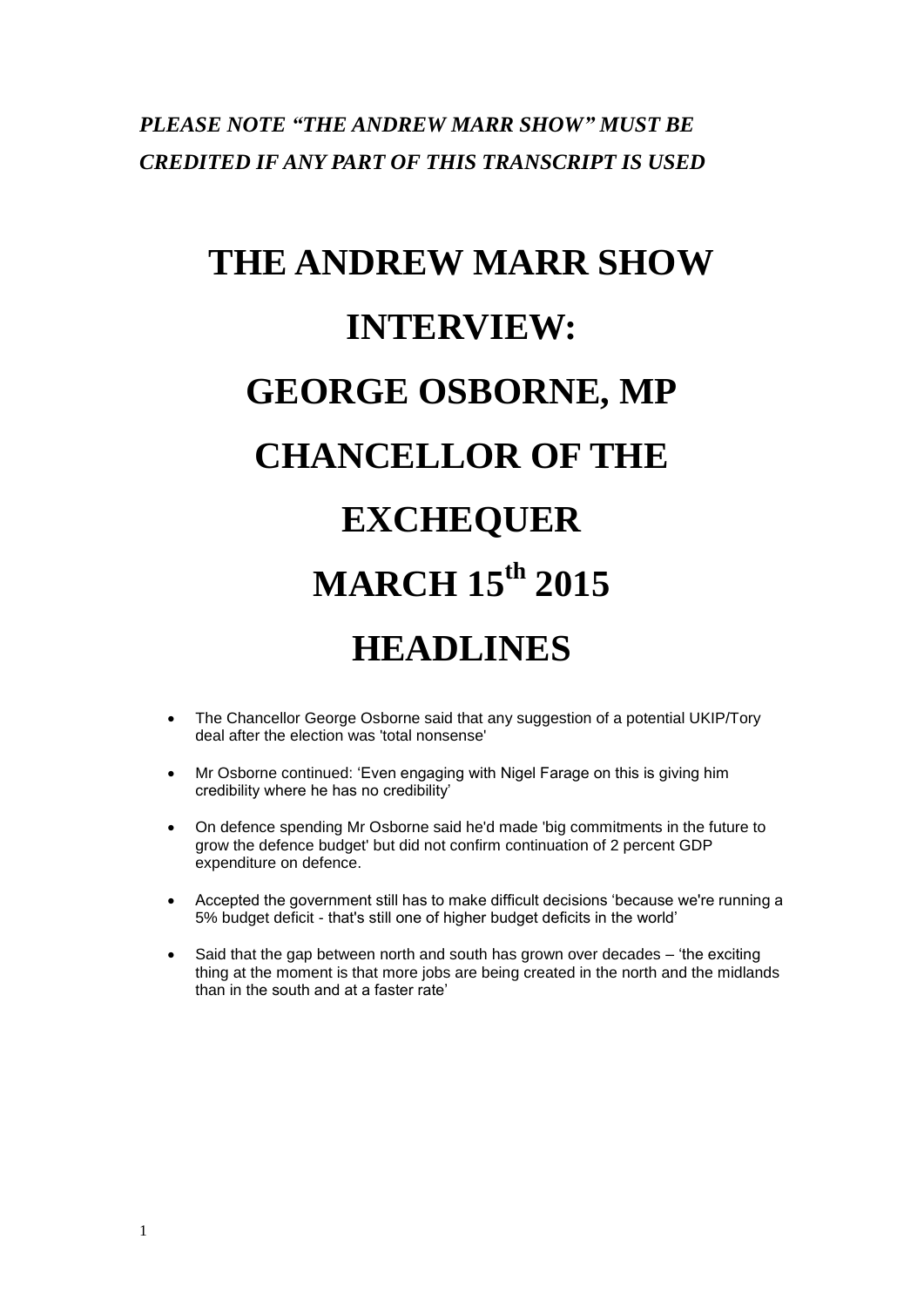Now as he puts together his final Budget before the election, George Osborne is constrained. Firstly there's no money because his deficit elimination plan is only half accomplished; and, second, on the political side this is still a coalition Budget. But after months, years of stagnant polls with Labour and the Tories mostly level, can the Chancellor resist using this last opportunity to give his party an electoral edge? Chancellor, of course you can't. Can I ask you about your colleague Michael Gove's phrase that the Tories should be "warriors for the dispossessed"? Do you agree with that?

#### **GEORGE OSBORNE:**

Well I agree  $\ldots$  I agree that we should be a party that supports those with lack of opportunity and gives them opportunities. We should help people from low income backgrounds get into university, have a great education. Above all, we should be the party that helps people get work – and we have created 1.8 million jobs in this country because we have pursued a consistent long-term economic plan.

#### **ANDREW MARR:**

So this is still a time to help the bottom dog before helping the top dog?

# **GEORGE OSBORNE:**

Well this Budget is all about securing a truly national recovery – from building a Northern power house, connecting up other regions of our country, committing to long-term plans that support science and high speed transport, making sure that all parts of our country feel the benefits of the economic recovery, and that's what this Budget will be. So no giveaways, no gimmicks, a Budget for the long-term.

#### **ANDREW MARR:**

No giveaways, no help for taxpayers by raising the national insurance or income tax thresholds, for instance?

#### **GEORGE OSBORNE:**

Well everything we do in this Budget has to be paid for.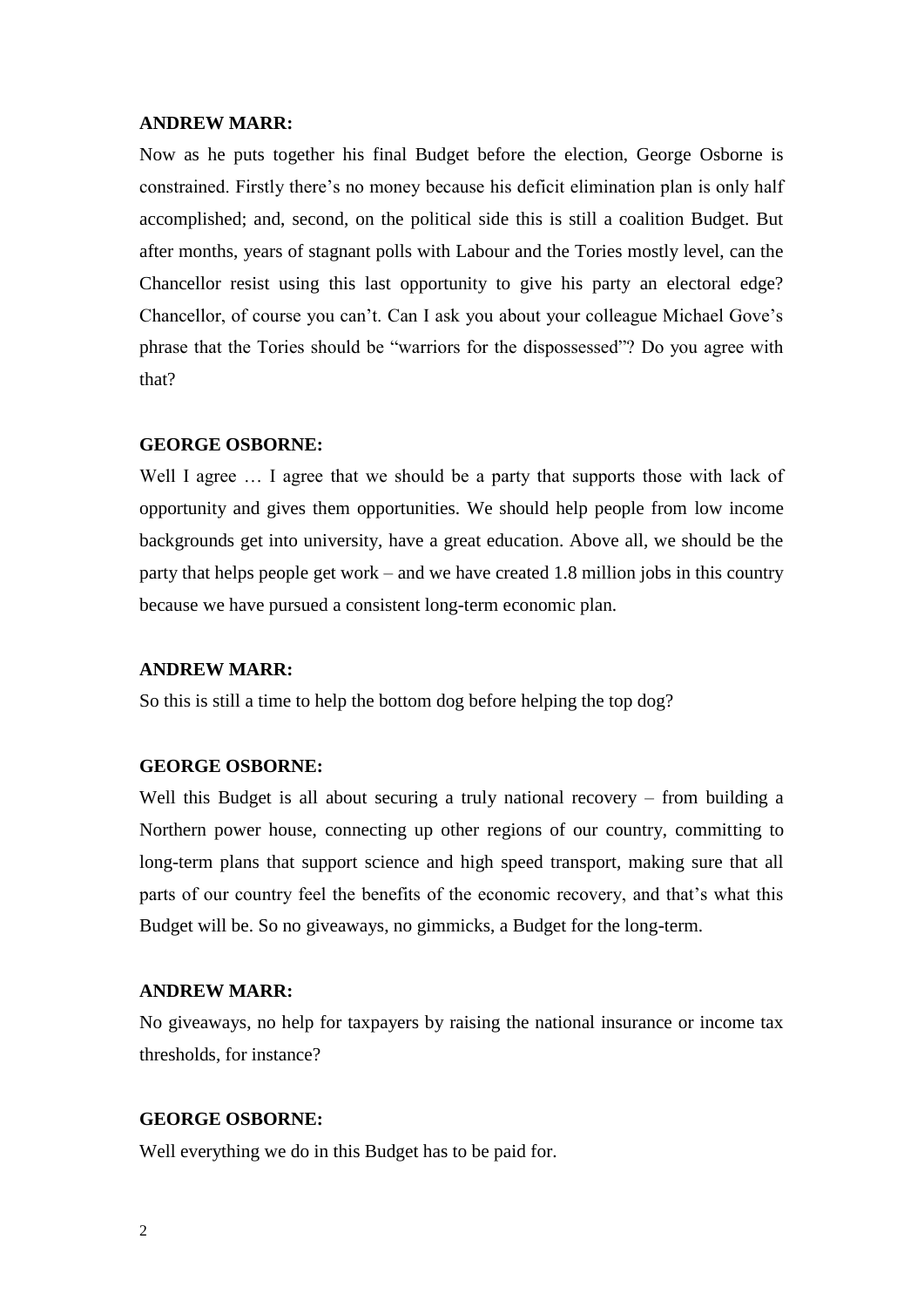Of course, of course.

# **GEORGE OSBORNE:**

That's been the central argument I've made all along. This country got itself into trouble with unfunded promises, massive borrowing, spending levels out of control.

# **ANDREW MARR:**

So this will be a fiscally neutral Budget in the phrase?

#### **GEORGE OSBORNE:**

I've got an economic plan that is delivering more jobs, that is growing our economy, that is raising living standards. We have to go on working through that plan, not throw it away.

# **ANDREW MARR:**

So to be clear, this is a Budget where everything that you give away or hand out will be paid for by something else? It'll be neutral overall?

#### **GEORGE OSBORNE:**

My whole argument has been that this country has to pay for things. It has to earn its way in the world. Now …

#### **ANDREW MARR:**

*(over)* So is that a yes, is that a yes?

# **GEORGE OSBORNE:**

Well I don't want to ... you know I can't reveal on the Andrew Marr Show ...

# **ANDREW MARR:**

Oh go on.

# **GEORGE OSBORNE:**

… all the details of my Budget, but I think people can …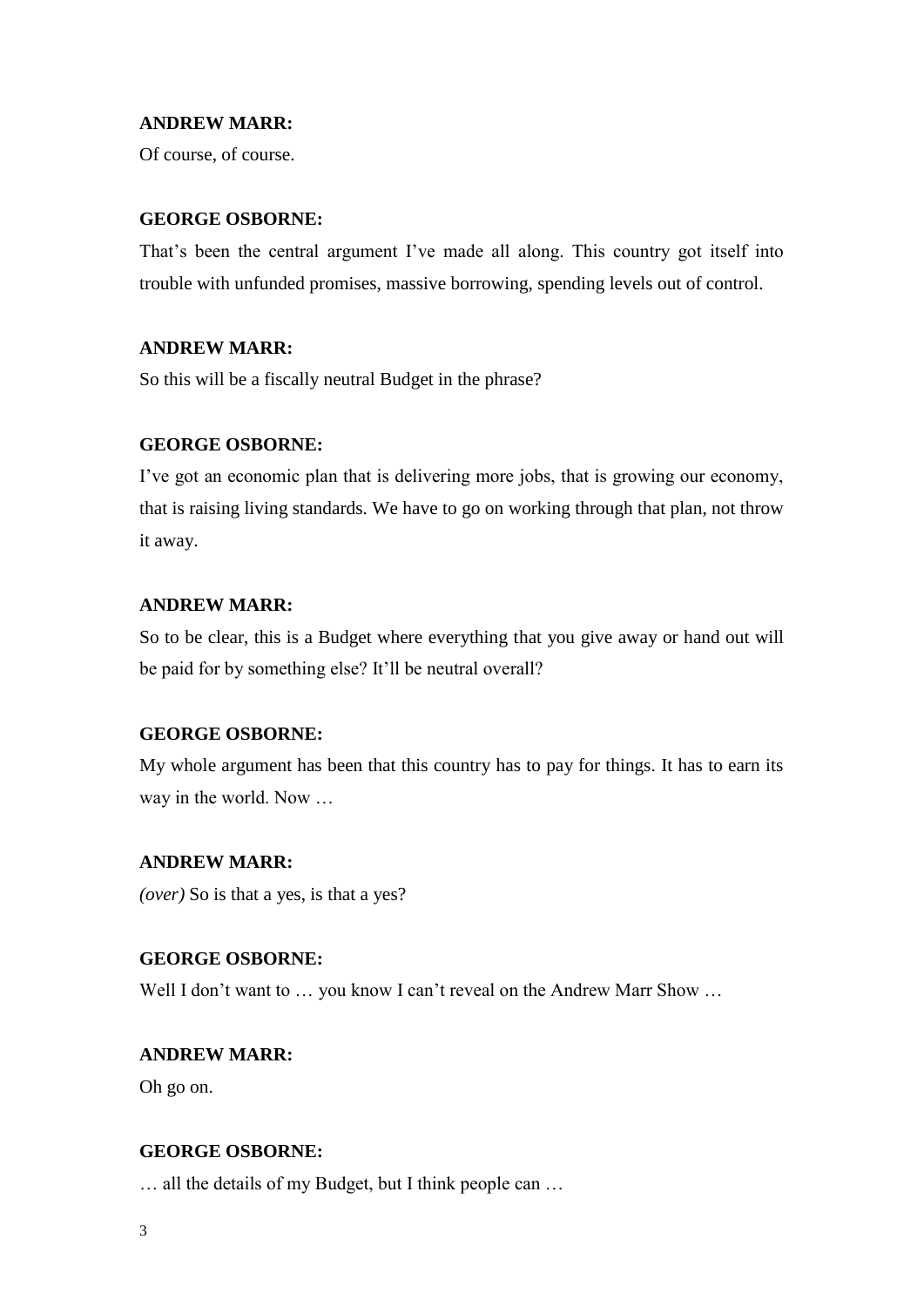*(over)* No, but the overall … the overall plan?

# **GEORGE OSBORNE:**

… people can judge me …

#### **ANDREW MARR:**

Yeah.

#### **GEORGE OSBORNE:**

... from the approach I've taken in this parliament, which is to tell the country the truth about the economic problems it faces, to say that Britain's got to pay its way in the world, it's got to earn a living. We do that by backing our businesses, growing our industry, supporting all parts of the country …

# **ANDREW MARR:**

Do you think …

# **GEORGE OSBORNE:**

… making sure we're using the talents of the entire population. And, look, this country's in a fundamentally stronger position than it was when I came on this show before the first Budget I delivered in this parliament. But the job isn't done …

# **ANDREW MARR:**

It certainly isn't.

# **GEORGE OSBORNE:**

… and we face this critical choice, Andrew – do we turn back to the chaos of the past or do we keep on working through this plan that is delivering a recovery for all?

#### **ANDREW MARR:**

It's very easy to get hung up on statistics and numbers, but the OBR says there's 60

4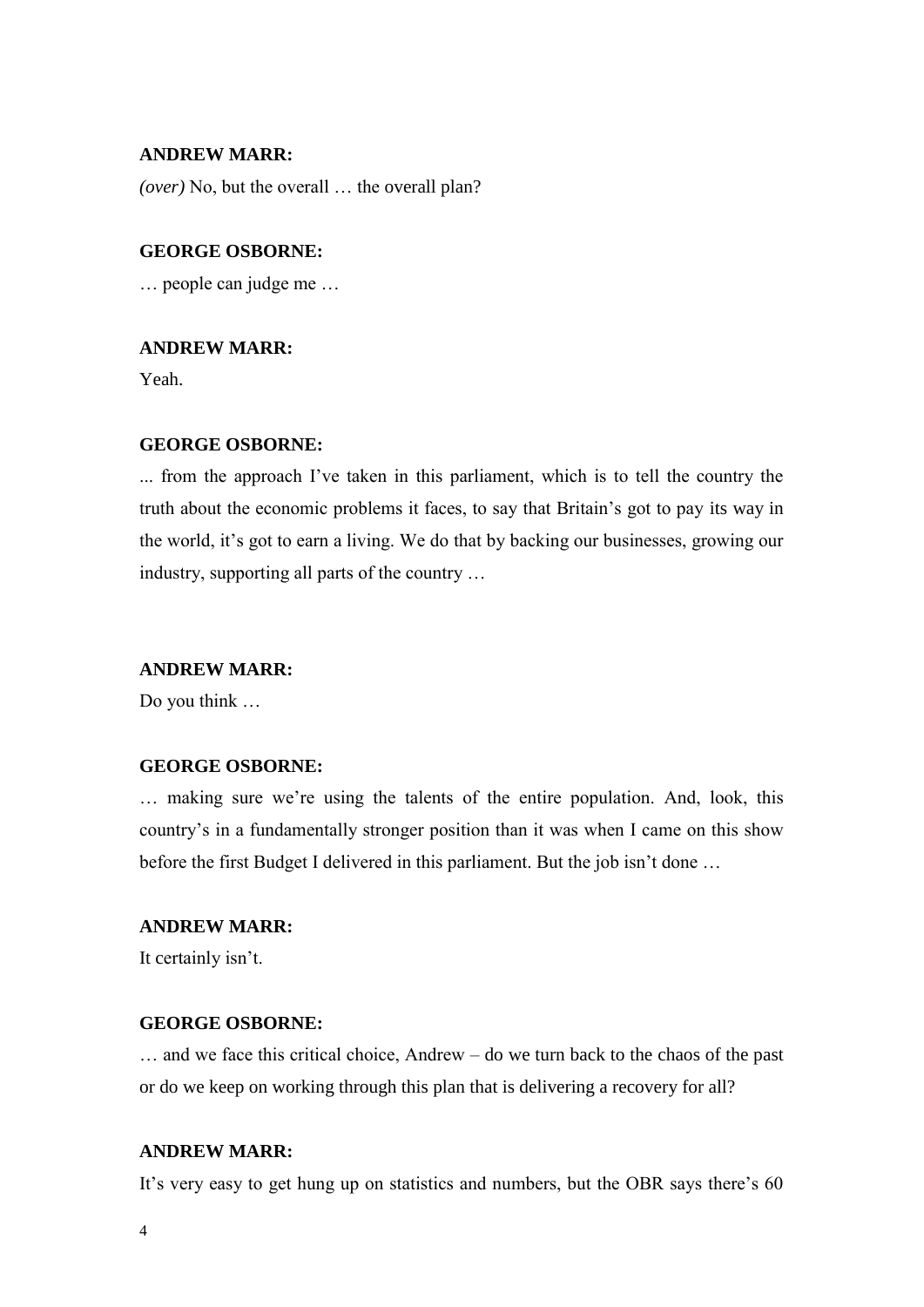per cent still to do by and large and 40 per cent done. And the IFS says that that means there are still to come – their word, not the BBC's word, their word – "colossal" cuts. Is 'colossal' a fair word to use?

# **GEORGE OSBORNE:**

Well we still have to make difficult decisions because we're running, according to the forecast we produced at the Autumn Statement, a 5 per cent budget deficit. That's still one of the higher budget deficits in the world. Now it's come down a half from the 10 per cent we inherited …

#### **ANDREW MARR:**

*(over)* You're spending £90 million more than you're bringing in at the moment and that …

# **GEORGE OSBORNE:**

This country's still borrowing too much and so we have to go on making difficult decisions.

#### **ANDREW MARR:**

'Colossal' a fair word therefore?

# **GEORGE OSBORNE:**

We have set out how we intend to achieve that. The £30 billion of savings that are required, the 13 of that that can come from government departments, the 12 from saving money on welfare, the 5 billion from making sure we tackle tax avoidance and evasion and aggressive tax planning. We've demonstrated in this parliament that you can make these sorts of savings and, by the way, have a police force that is cutting crime, have an education system that is teaching more kids in outstanding schools …

#### **ANDREW MARR:**

*(over)* But the next … Sorry.

# **GEORGE OSBORNE:**

*(over)* … have a health service where public satisfaction has gone up. So we can do these things.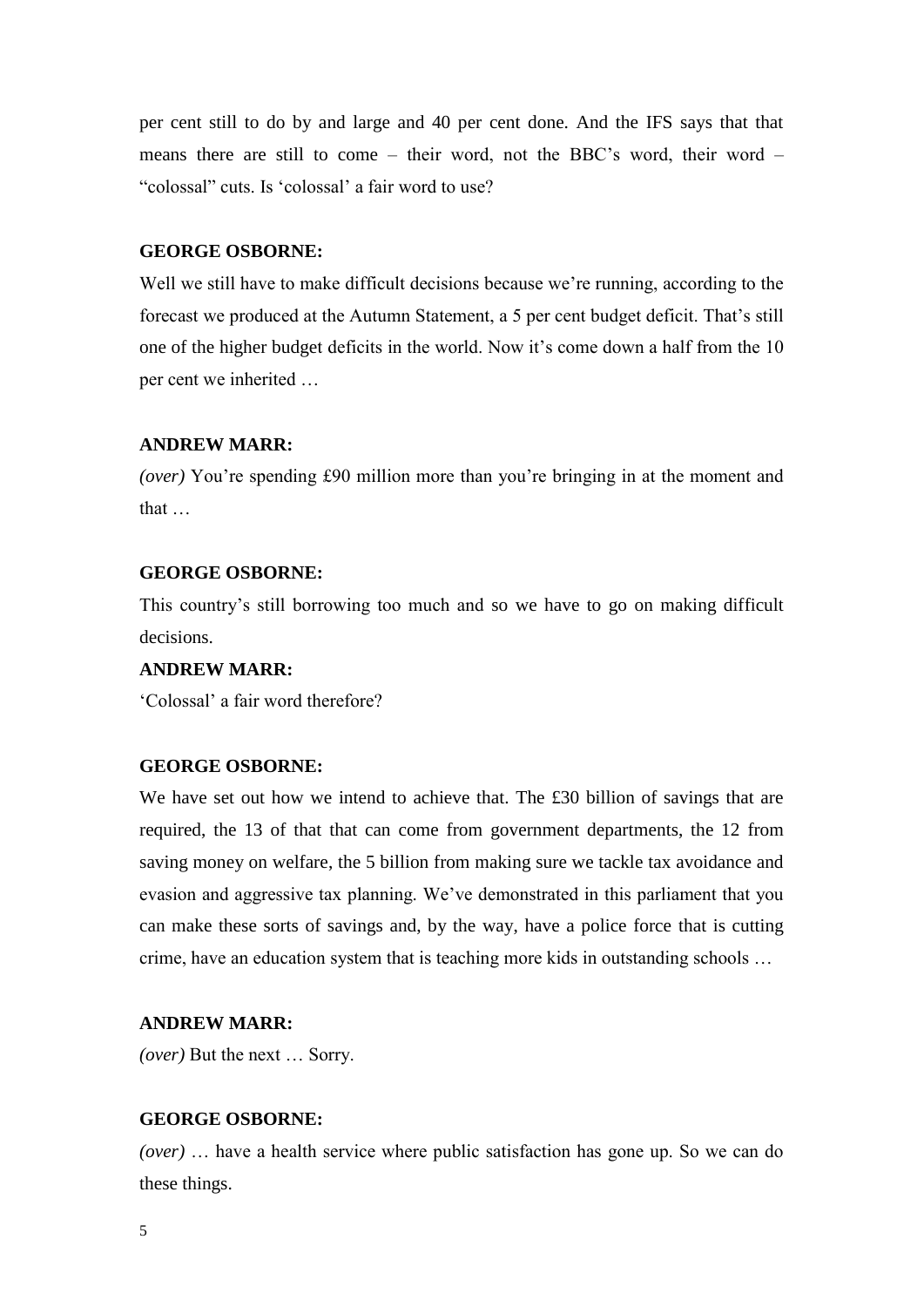*(over)* I understand all of that, but in the next parliament there are going to be very, very deep cuts. And, given that, are you still completely committed to the timescale and the actual scale of the 23 billion surplus that you're talking about?

# **GEORGE OSBORNE:**

Well we have set out our plans and we intend to fulfil our plans.

#### **ANDREW MARR:**

*(over)* And that stays? That 23 billion remains in your head as the target you're going for?

# **GEORGE OSBORNE:**

Well, as I say, the forecast will be produced next week and I can't talk about those in advance. But the plans we have set out are the plans we intend to follow through, which is the £30 billion of savings we expect to find in government departments; and, once we've achieved that, making sure we don't get ourselves into trouble again, making sure the state is affordable.

# **ANDREW MARR:**

*(over)* Saving for a rainy day. But that £23 billion is not a figure that you're flinching away from?

# **GEORGE OSBORNE:**

Our argument is we have to run a surplus in the good years, you know fix the roof when the sun is shining.

# **ANDREW MARR:**

I understand that, yes absolutely.

# **GEORGE OSBORNE:**

That was the tragedy we didn't do that before the crash. And as a result under that Labour government, we were so ill prepared for what happened.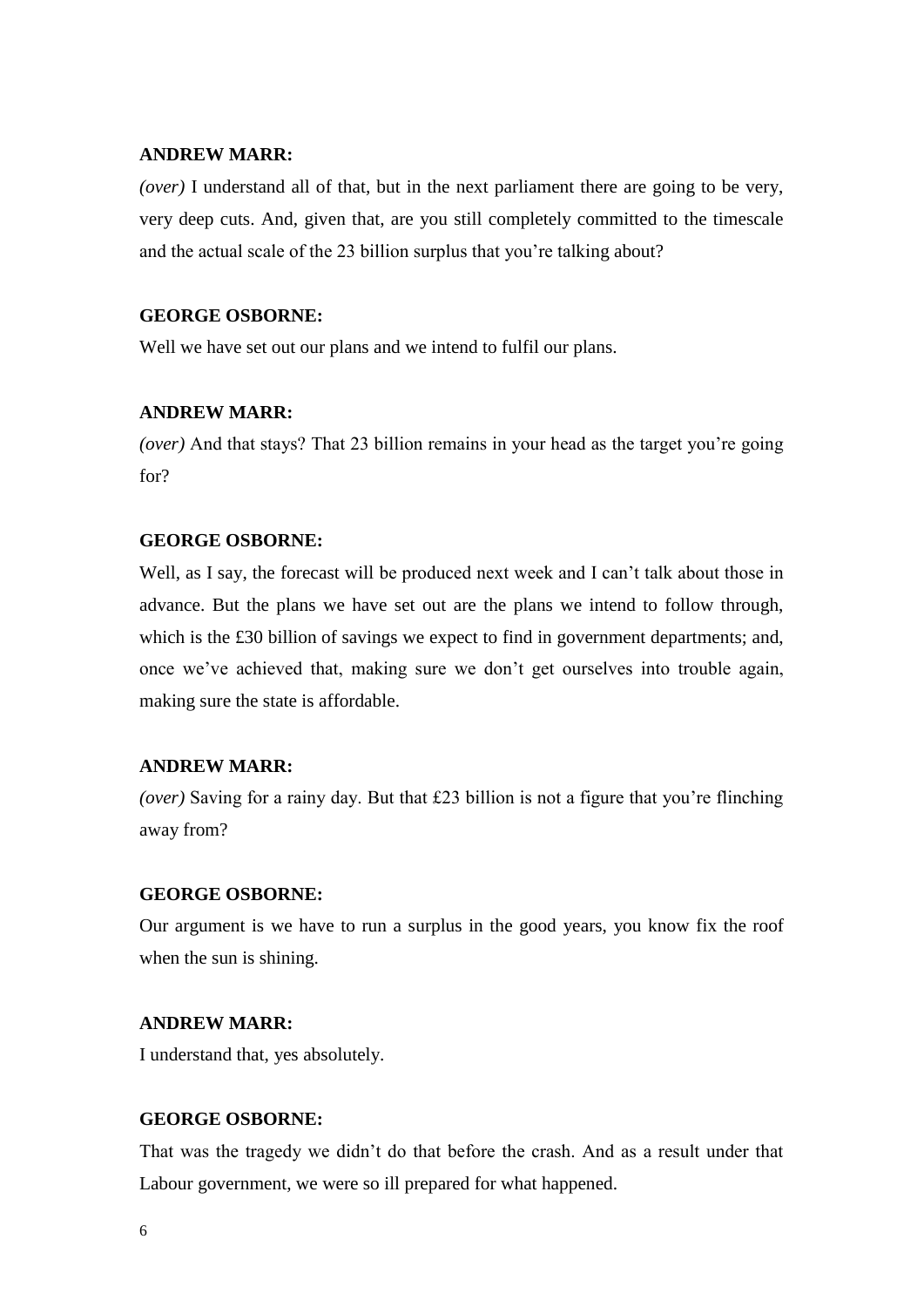But in those good years, if there is something like a 23 billion surplus, you've said that 7 billion of that is earmarked for tax cuts by and large for people earning more than £41,000 a year, which is a relatively large amount of money in this country. Is that really the priority that you've got  $-$  at the end of the next period of pain to give tax cuts to people earning £41,000 or more?

#### **GEORGE OSBORNE:**

No, we have two priorities. One is to increase the tax free personal allowance to  $£12,500$  for everyone – that means taking people out of tax who are on the minimum wage – and also raising …

#### **ANDREW MARR:**

*(over)* How are you doing on that?

#### **GEORGE OSBORNE:**

… and raising the higher threshold to £50,000, so only people earning £50,000 are paying the 40 per cent charge. Those are our priorities. We've set them out, we are explaining how they are consistent with the plan that we have set out. And by the way, these are not …

# **ANDREW MARR:**

*(over)* Paid for by big cuts.

# **GEORGE OSBORNE:**

Andrew, these are not just nice things to have. You know this is all about making work pay. It's a fundamental part of our economic plan, it's a fundamental part of the welfare changes that we've made under Iain Duncan Smith. That it rewards people to go out and work and as a result there are 1.8 million more jobs in this country. The rate of employment in this country has never been higher. I mean that is an extraordinary achievement …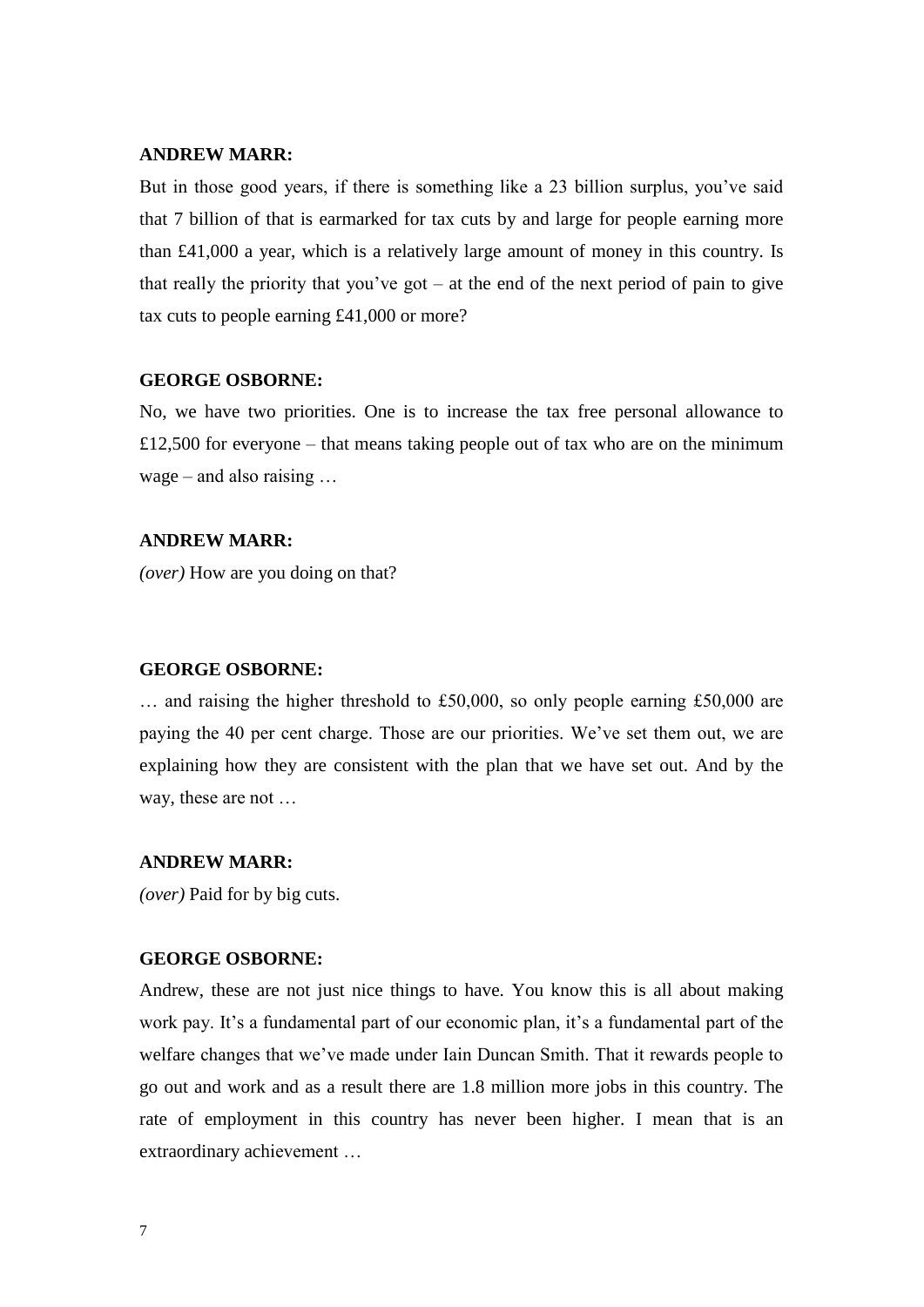*(over)* But meanwhile …

# **GEORGE OSBORNE:**

*(over)* … and it is a credit to the British people and the British businesses that have created those jobs.

# **ANDREW MARR:**

The British economy is growing again, but meanwhile those relatively deep … big, deep cuts which are going to affect real people and cause real damage to lots of real people, you're saying we have to do that for the sake of the country?

# **GEORGE OSBORNE:**

Well I don't accept ...

# **ANDREW MARR:**

You don't think there's going to be any pain because of the cuts?

#### GEORGE OSBORNE:

Look I ... there are going to be difficult decisions, but I think what we've demonstrated …

#### ANDREW MARR:

Difficult decisions for you, pain for other people.

# GEORGE OSBORNE:

But I think what we've demonstrated in this parliament is a care for taxpayers' money; that if you reform public services, you can improve the delivery of those services. You can't have great public services like an education system and a National Health Service unless you have a strong economy and that we've given support and freedom to the people working in those services working so hard on our behalf.

#### ANDREW MARR:

If you won't acknowledge the word 'colossal' will you acknowledge the proportion –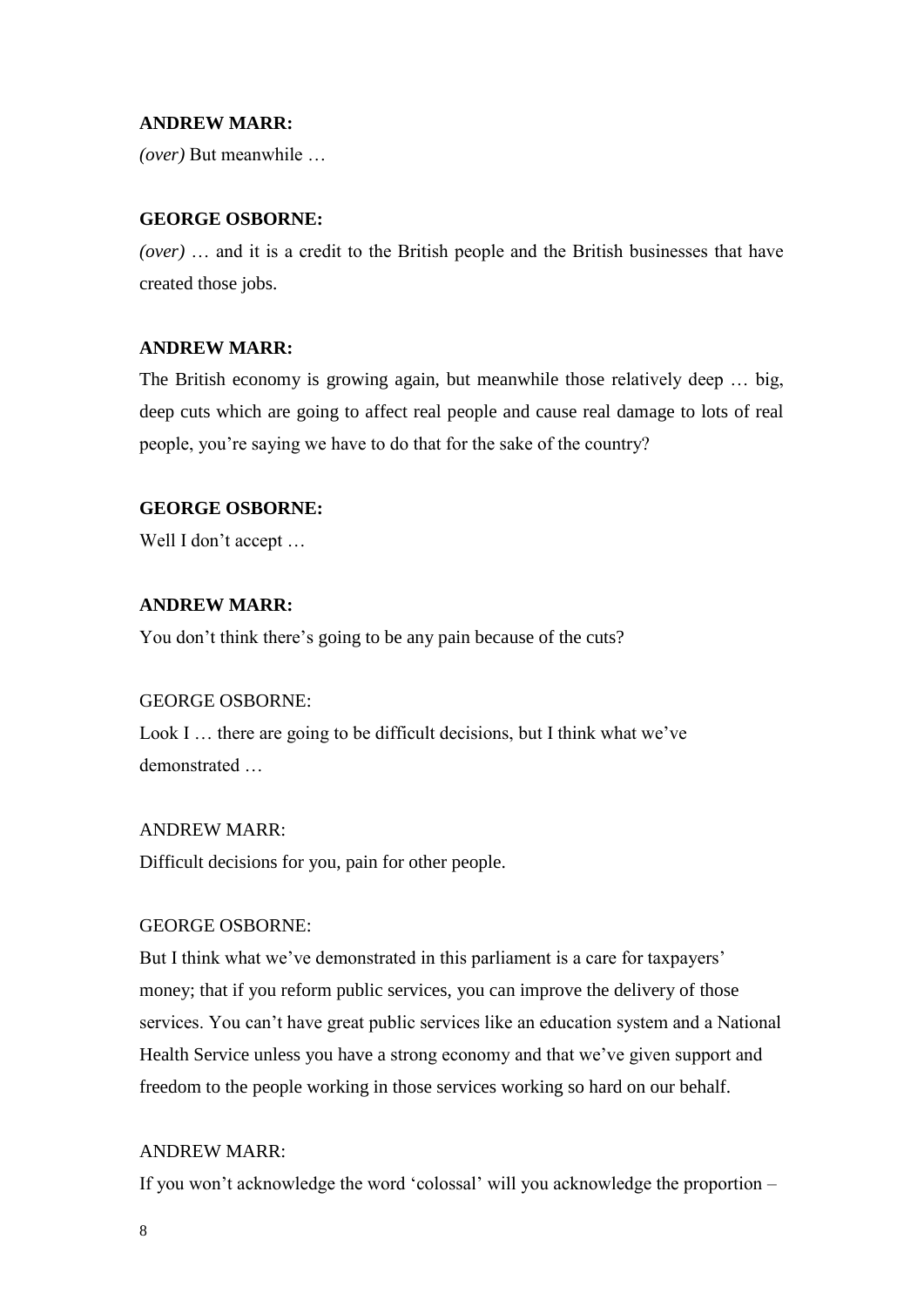that you've done 40 per cent and there's still 60 per cent to be done?

# GEORGE OSBORNE:

Well actually we've set out five years of plans and we have two more years after that - £30 billion that parliament has voted on. We Conservatives have set out how to achieve that – 13 billion from departments, 12 billion from welfare, 5 billion from tax avoidance. I've not heard any plans from any other parties because I think they would take us back to the chaos of borrowing and spending and jobs lost and the economy back in crisis.

#### ANDREW MARR:

The 12 billion in welfare, you've set out some of that. You haven't really told us where most of that is coming from yet.

# GEORGE OSBORNE:

Well we are going to set out our plans in the Comprehensive Spending Review later this year. But again people …

#### ANDREW MARR

Now you …

# GEORGE OSBORNE:

… when people look at us, they say they've got a track record, they've shown they can deliver, they've shown they can turn this economy around. Now we face the critical choice: do we go back to the chaos or do we proceed with the competence of a plan that's working?

#### ANDREW MARR:

You've talked a lot about the Northern Powerhouse and you're clearly committed to the North and you've offered the big Northern cities more powers for their mayors and so forth. If they go along with all of that, if they accept your idea for greater devolution and working together, what do they get in return?

#### GEORGE OSBORNE: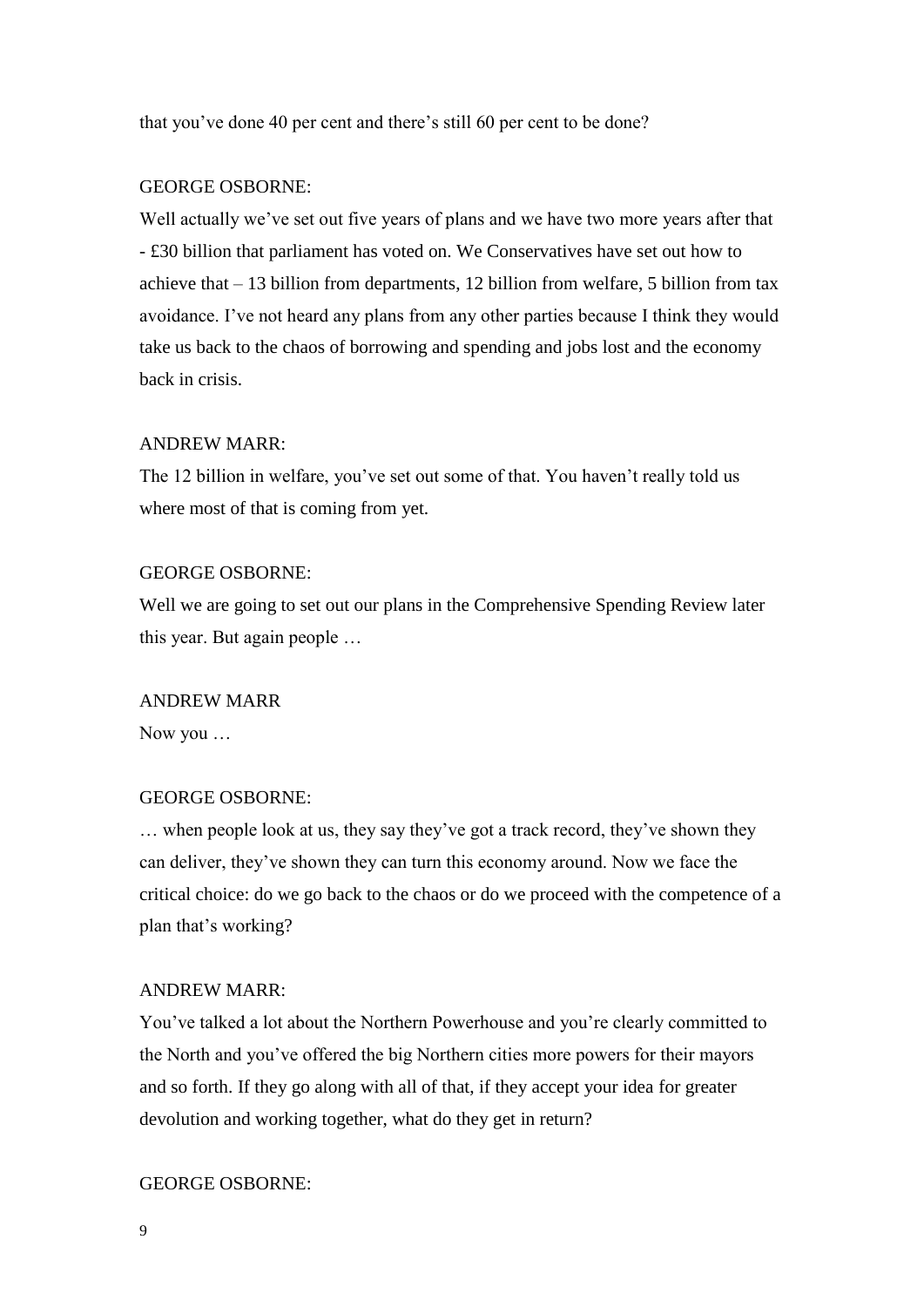Well I think this Northern Powerhouse is something we've got to build in our country because that gap between the North and the South has grown and grown over decades and governments of all persuasions have tried to deal with it and failed. The exciting thing at the moment is that more jobs are being created in the North and the Midlands than in the South at a faster rate. We've got to continue that. Well I think …

# ANDREW MARR:

Sure, but you need to link these cities more together, do you not?

#### GEORGE OSBORNE:

Yes I think you take these great Northern cities, which geographically are quite close to each other, make them bigger than the sum of their parts. Sorry make the sum of the parts bigger.

# ANDREW MARR:

(over) With good transport links, yeah.

#### GEORGE OSBORNE:

Create great transport links, make sure we have high speed links across the Pennines, we're investing in Northern transport, investing also in science, in industry and in manufacturing in the North of England. And then we'll have a rival to London. Not because we want to pull London down – it's fantastic we've got one of the greatest capital cities in the world …

# ANDREW MARR:

(over) But we're going to see a rebalance …

#### GEORGE OSBORNE:

… but we need more strings … we need as a country to have more strings to our bow. We can't just rely on the strength of London.

#### ANDREW MARR:

So we're going to see a rebalancing of public spending in terms of infrastructure and

10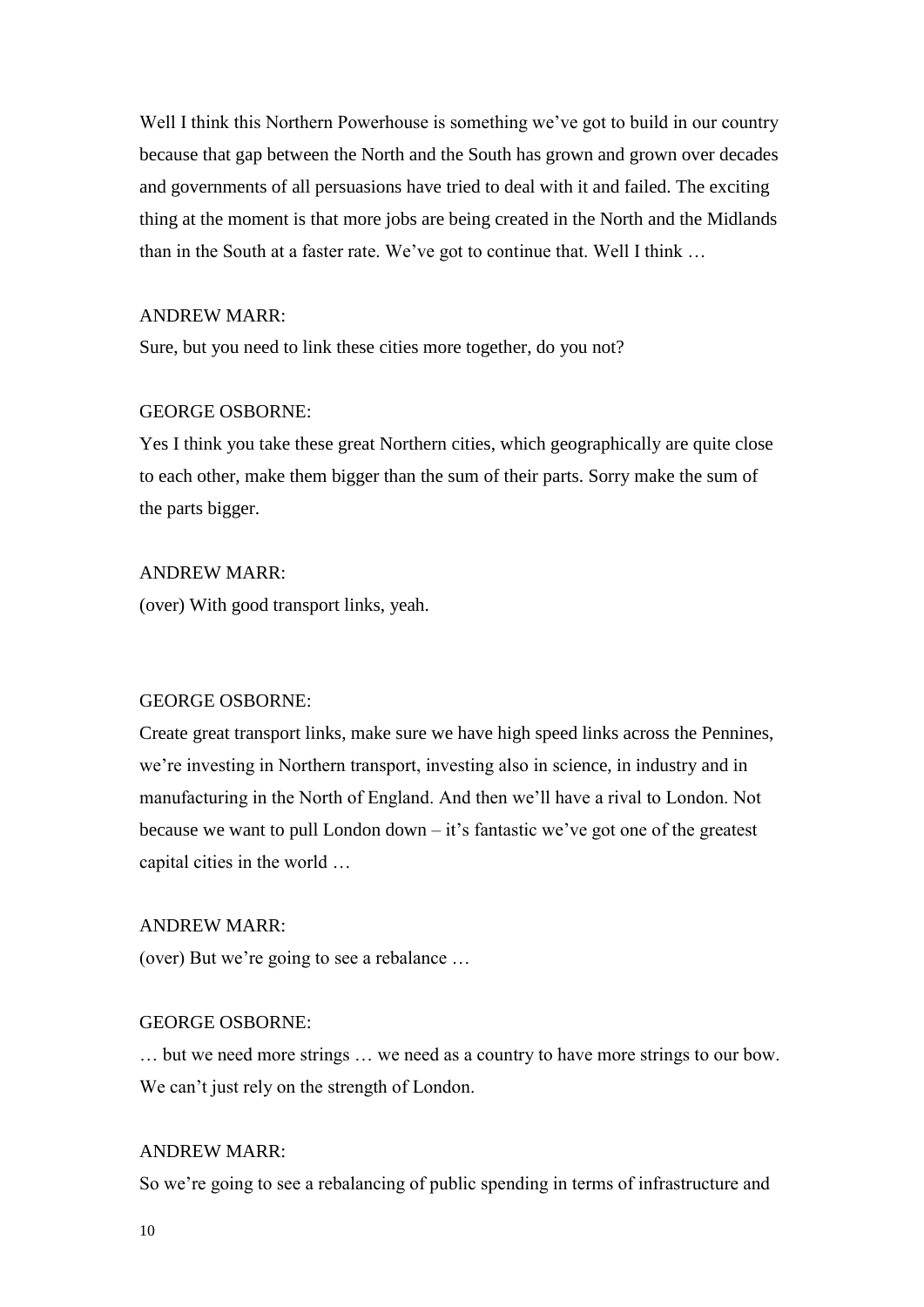so forth to the North? That is coming?

# GEORGE OSBORNE:

Well a big theme of this Budget is securing a truly national recovery – backing the Northern Powerhouse, connecting up all parts of our country, investing in science, industry and transport, making sure that we have a long-term economic plan for every part of the United Kingdom.

# ANDREW MARR:

Okay. Can I just ask you about the pensions announcement today – that basically if you're about to be … if you're going to retire in the future, then you can cash in the money and use it as you like, and that is now going to apply to people who are currently pensioned with an annuity?

# GEORGE OSBORNE:

Well we've already given freedom to people saving for a pension. What we're going to do today is give freedom to the 5 million pensioners who have an annuity. Now for many of them, that will be the right thing to have. But some will want access to that money, so we're going to change the law. It's all part of trusting people who've worked hard and saved hard all their lives. It's all part of having a long-term economic plan where we build our country on savings and investment.

# ANDREW MARR:

What about silly folk who blow it and then come straight back to you saying "I've spent it all on a fantastic Lamborghini which I've now crashed" or a holiday – I don't want to get Jeremy Clarkson on this one – "or I've been on a fantastic holiday. I've lost my money, Chancellor. What are you going to do about me now?"

# GEORGE OSBORNE:

Well I just think that's a very patronising attitude to take towards people who have shown responsibility, saved through their …

# ANDREW MARR:

(over) Not everybody will be responsible.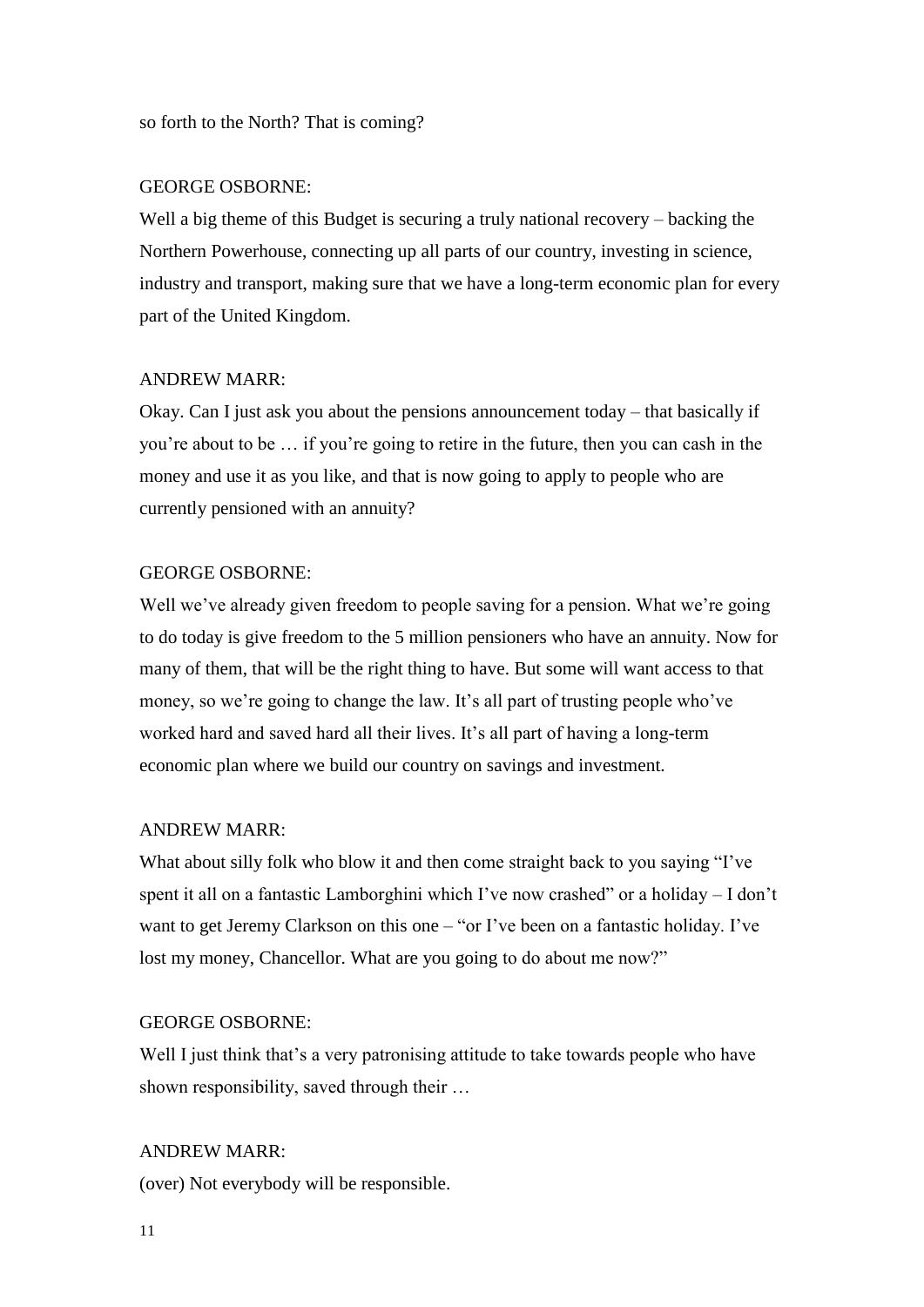# GEORGE OSBORNE:

… saved through their lives, saved for a pension. Look what I'm saying is we've given those freedoms to people saving for a pension. Let's give the freedom to people who've got a pension, got an annuity  $-5$  million people. Many of them will want to keep that annuity. For some, however, they will want access to the money. By changing the law, we're trusting people who have worked hard and saved hard all their lives.

# ANDREW MARR:

This morning Nigel Farage offers the Conservatives a possible deal. He says that if you agree to a referendum in/out on Europe this year, before Christmas, he will be happy to support a Conservative government – from the outside, not joining the cabinet or anything else. What do you say to that?

#### GEORGE OSBORNE:

Well it's just total nonsense. Voting for Nigel Farage makes Ed Miliband the likely prime minister and it means that instead of getting a referendum on Europe, you get no referendum at all. So that's what a vote for UKIP is all about and it's a fundamentally different situation from the SNP. You were asking Ed Balls about it. He again refused to rule out a deal with the SNP and everyone knows that the SNP …

#### ANDREW MARR:

(over) … unless you rule out a deal with … Do you rule out a deal with Nigel Farage under all circumstances?

# GEORGE OSBORNE:

Look we are going to get ... we are fighting for a majority. We need twenty...

#### ANDREW MARR:

(over) Okay so no deals under any circumstances with UKIP?

#### GEORGE OSBORNE:

… we only need 23 more seats to get that majority. And this is …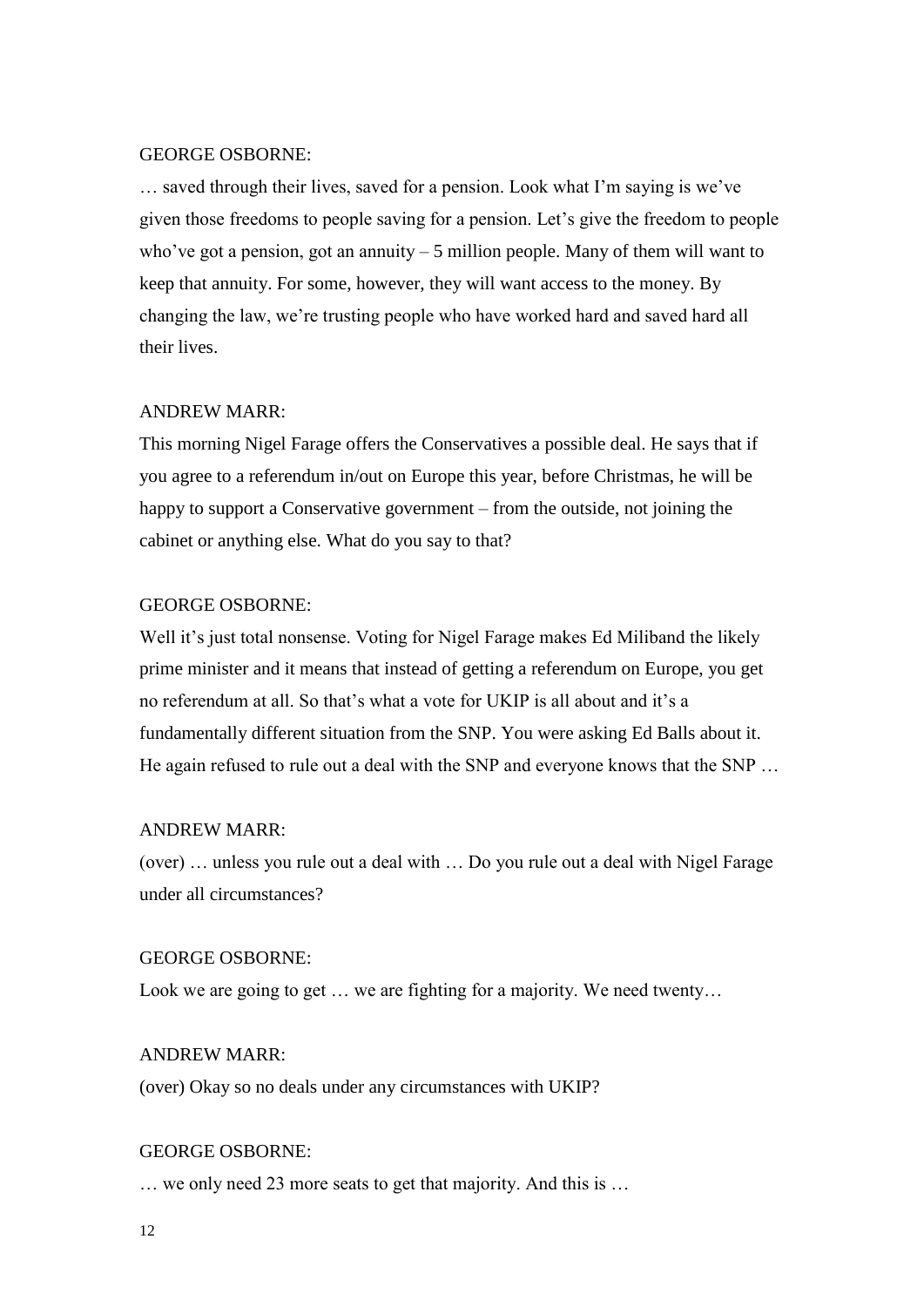(over) Same question to you. It's fair. Same question to you.

# GEORGE OSBORNE:

(over) No, no fundamentally … Nigel Farage – and indeed Ed Balls – are trying to muddy the waters.

# ANDREW MARR:

Everyone's trying to muddy the waters.

# GEORGE OSBORNE:

It's a fundamentally different situation for this reason. Nigel Farage is not going to win seats in the House of Commons. Even on …

# ANDREW MARR:

(over) Well he's going to win some surely?

# GEORGE OSBORNE:

Even on his own estimation, even on his own boasts, he says he's going to win a small handful. The SNP are likely to win dozens of seats because of the collapse of the Labour Party. Ed Miliband can't be prime minister without the support of Alex Salmond and that creates …

# ANDREW MARR:

(over) But there may be circumstances …

# GEORGE OSBORNE:

… that creates an alliance between those who want to bankrupt the country and those who want to break up the country.

# ANDREW MARR:

(over) Oh come on, you know perfectly well there are possible circumstances when the DUP and UKIP could, with the Conservatives, form a government or backing for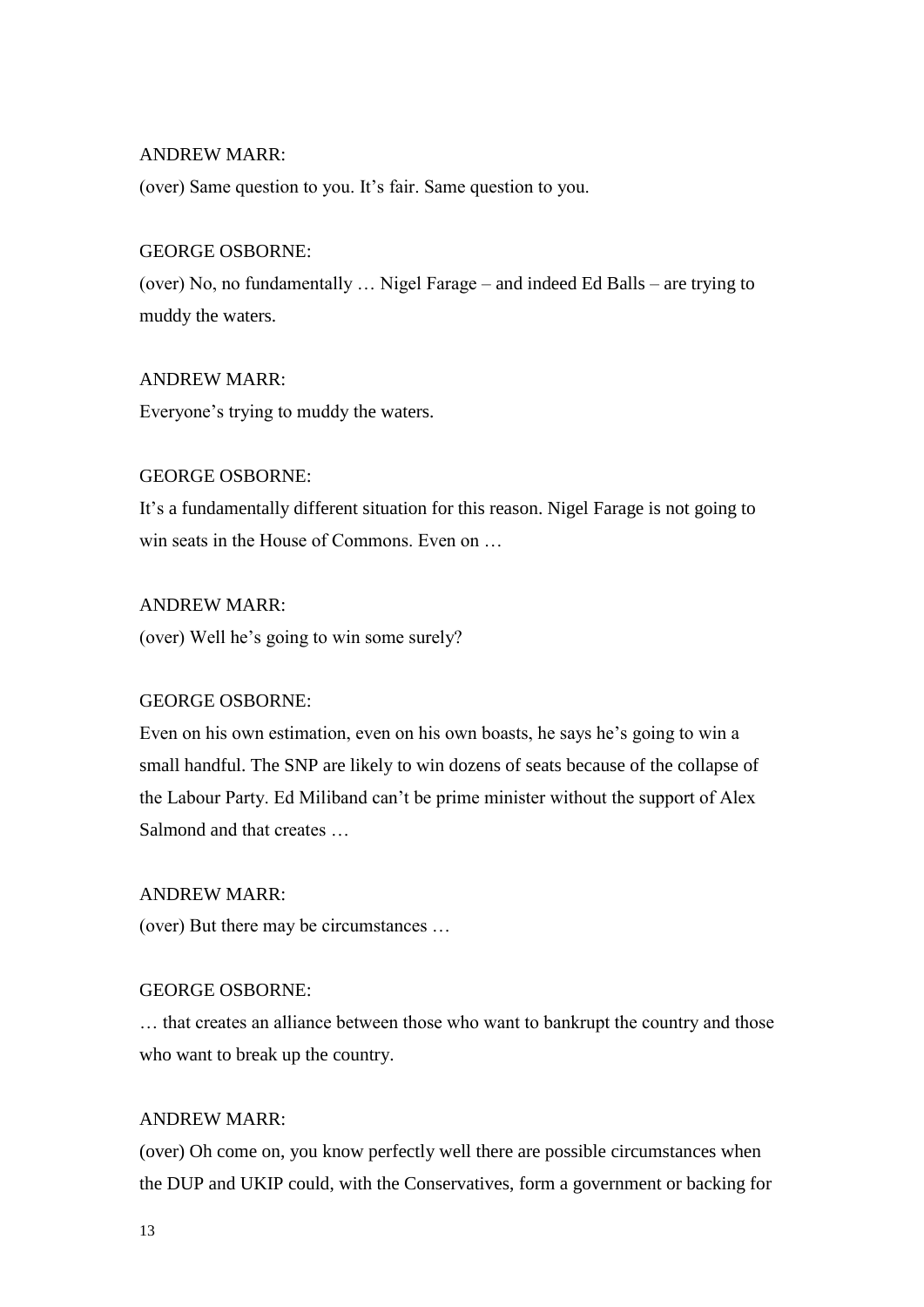a government.

GEORGE OSBORNE: We've got such a simple …

ANDREW MARR: It could happen.

# GEORGE OSBORNE:

We've got such a simple argument in this election, which is you can choose the competence of David Cameron's leadership and the long-term plan that is working, or the chaos of all the alternatives …

ANDREW MARR: Okay.

# GEORGE OSBORNE:

… and that is the choice we're putting to the British people in this election.

#### ANDREW MARR:

You can say the same words on your side that Ed Balls wouldn't or couldn't say on his side? You can say I rule out any deal with UKIP after the election?

#### GEORGE OSBORNE:

That is simply … Even engaging with Nigel Farage on this is giving him credibility where he has no credibility.

#### ANDREW MARR:

Say those words and you change the situation.

# GEORGE OSBORNE:

The truth is a vote for Nigel Farage is a vote for the Labour Party, a vote for Ed Miliband as prime minister, and it means no referendum on Europe. And people need to know that going into those polling booths.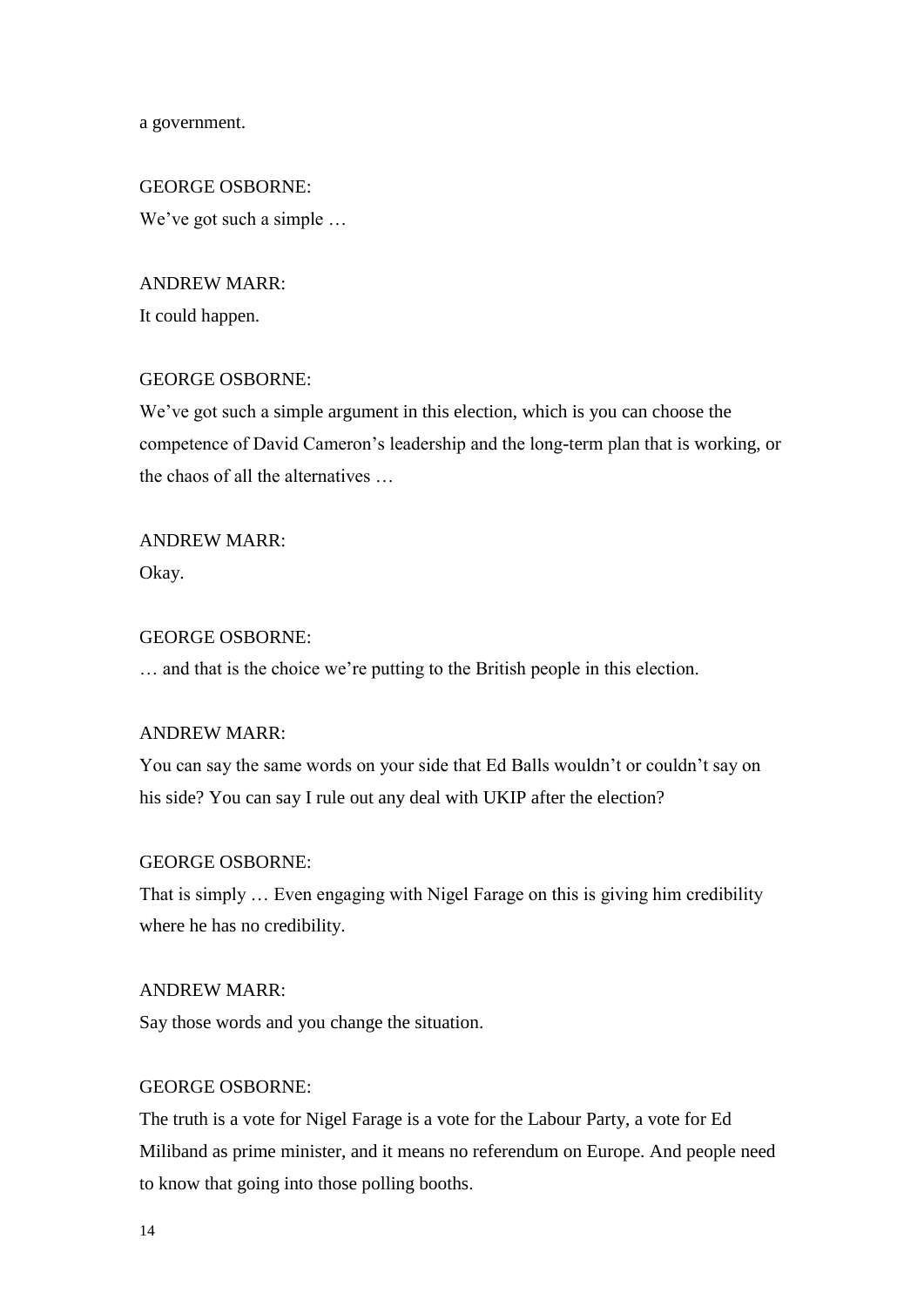This feels like a mirror conversation with Ed Balls, I have to say.

#### GEORGE OSBORNE:

But it, as I say, it's fundamentally because of the collapse of the Labour Party in Scotland …

# ANDREW MARR:

(over) The numbers may be slightly different, but you won't rule out … You see they …

#### GEORGE OSBORNE:

(over) … there are potentially dozens of SNP MPs, nationalists who want to break up our country, and Ed Milband and Ed Balls are openly contemplating a deal to get themselves into Downing Street on the back of people who want to break up the United Kingdom.

#### ANDREW MARR:

Do you despise Nigel Farage? Do you dislike him? Do you regard him with contempt?

#### GEORGE OSBORNE:

No, I just don't think he's a credible participant in this election because all he does is open the door to a Labour victory; and all the things he says he wants to tackle – like a referendum on Europe or action on welfare and the like – are things that would get worse under a Labour government, the thing that he would facilitate.

#### ANDREW MARR:

There is now a low level political war going on between the Conservative Party and the defence establishment because you won't allow your colleagues to commit themselves to 2 per cent of GDP, the NATO target on defence. Why won't you do that?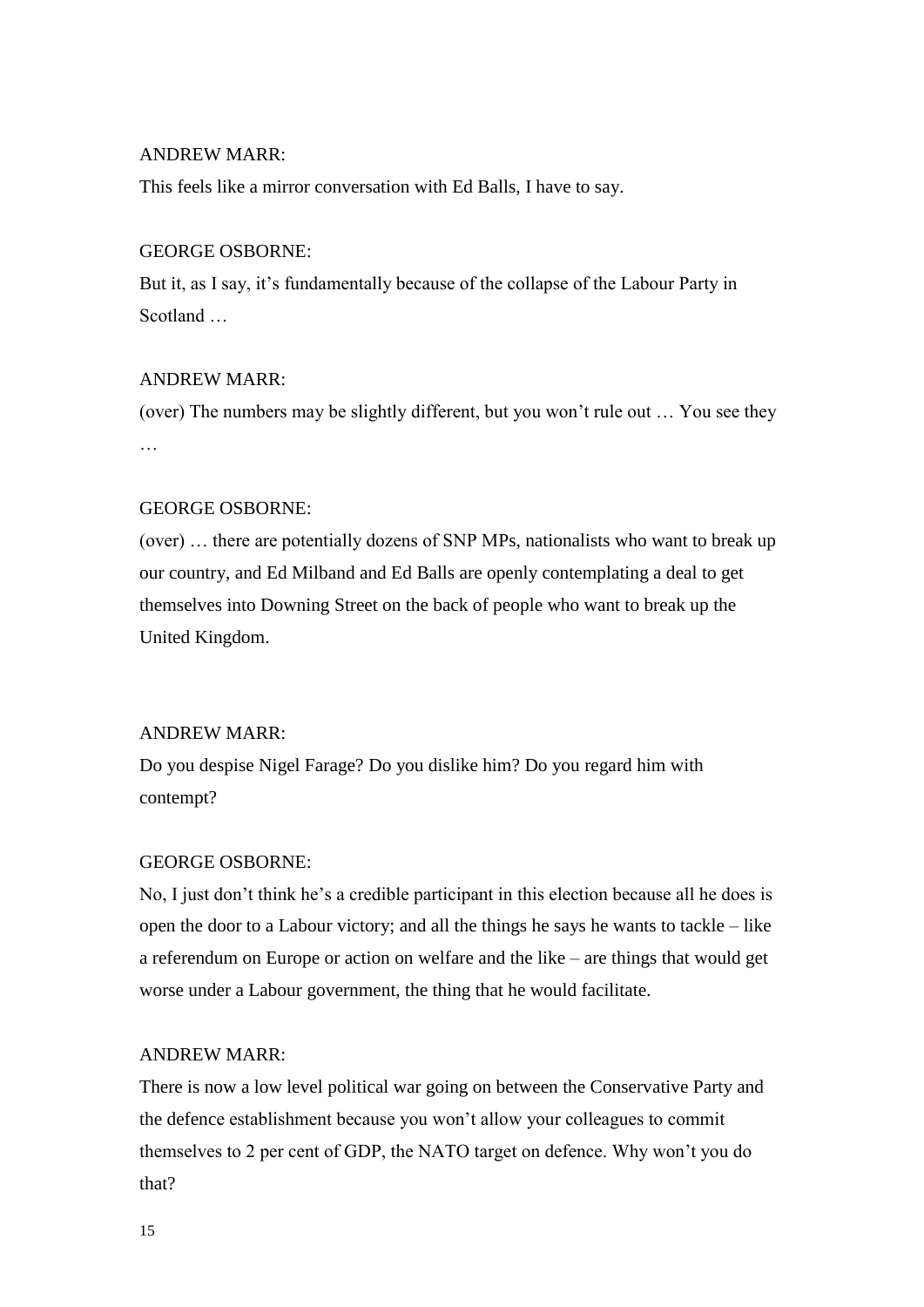#### GEORGE OSBORNE:

Well we are meeting our 2 per cent target and ...

#### ANDREW MARR:

(over) At the moment, but it's about the future, it's about the next 5 years.

#### GEORGE OSBORNE:

Look we've made big commitments in the future to grow the defence equipment budget, to spend £160 billion on the latest aircraft and the latest submarines and the latest equipment for our fighting forces.

# ANDREW MARR:

(over) Yeah but, Chancellor, we're going around the world as a country saying to all the other NATO countries commit to 2 per cent of GDP on defence, it's really important for NATO, and you won't do it for us. Why not?

# GEORGE OSBORNE:

Well we are meeting the 2 per cent target.

# ANDREW MARR:

At the moment. I'm talking about the future.

#### GEORGE OSBORNE:

The right time to decide your defence budget is when you have a strategic defence review and you make an assessment of what Britain needs to pursue its foreign policy interests around the globe, defend its values …

#### ANDREW MARR:

(over) But you've made long-term commitments.

# GEORGE OSBORNE:

… to make sure that Britain is a presence in every part of our country as well.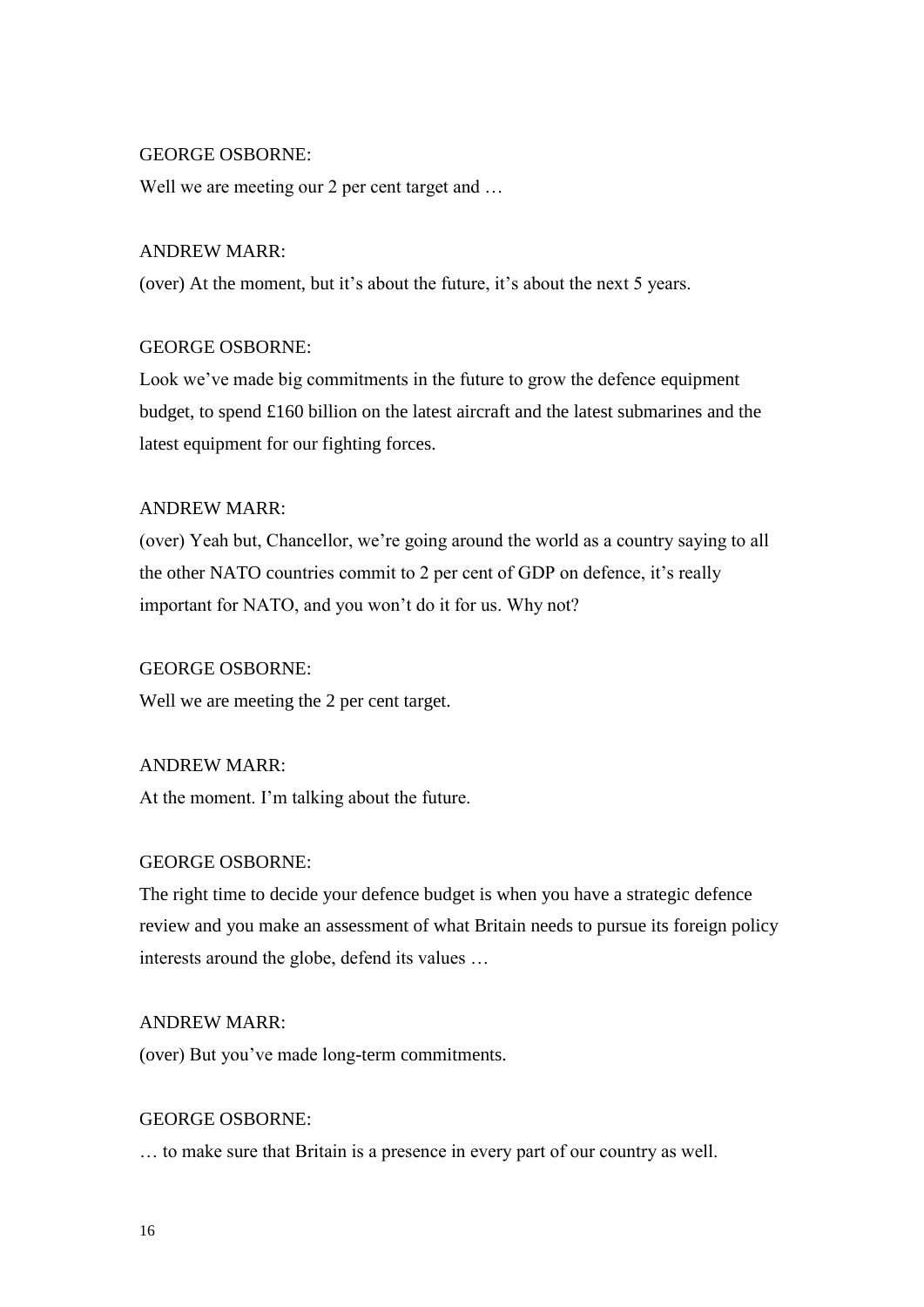But you've made long-term commitments about the NHS, about overseas aid. Why won't you do it for defence?

#### GEORGE OSBORNE:

Well I've made a commitment because the defence budget for equipment is something that needs multi…

#### ANDREW MARR:

(over) Fewer votes in it.

# GEORGE OSBORNE:

… means many, many years of planning. We've made a commitment to grow the defence budget by 1 per cent. That's £160 billion committed to the latest ships, the latest submarines, the latest aircraft. I was in Portsmouth the other day …

# ANDREW MARR:

Okay …

# GEORGE OSBORNE:

… seeing the work being done to prepare for two of the largest aircraft carriers the world has ever seen that are coming to the Royal Navy.

#### ANDREW MARR:

Final question. So-called Google tax, is it actually possible to tax global companies who aren't paying their fair share of tax in the UK and still have them functioning as effective companies in this country? Google's a very popular company.

# GEORGE OSBORNE:

Well I'm not going to refer to any individual companies. The short answer to your question is absolutely yes, we like multinationals being based here, we like them creating jobs here, but they should pay their taxes here as well. And we're the first government to take action. That tax comes into effect at the beginning of next month. We're absolutely serious in attracting investment, we're absolutely serious about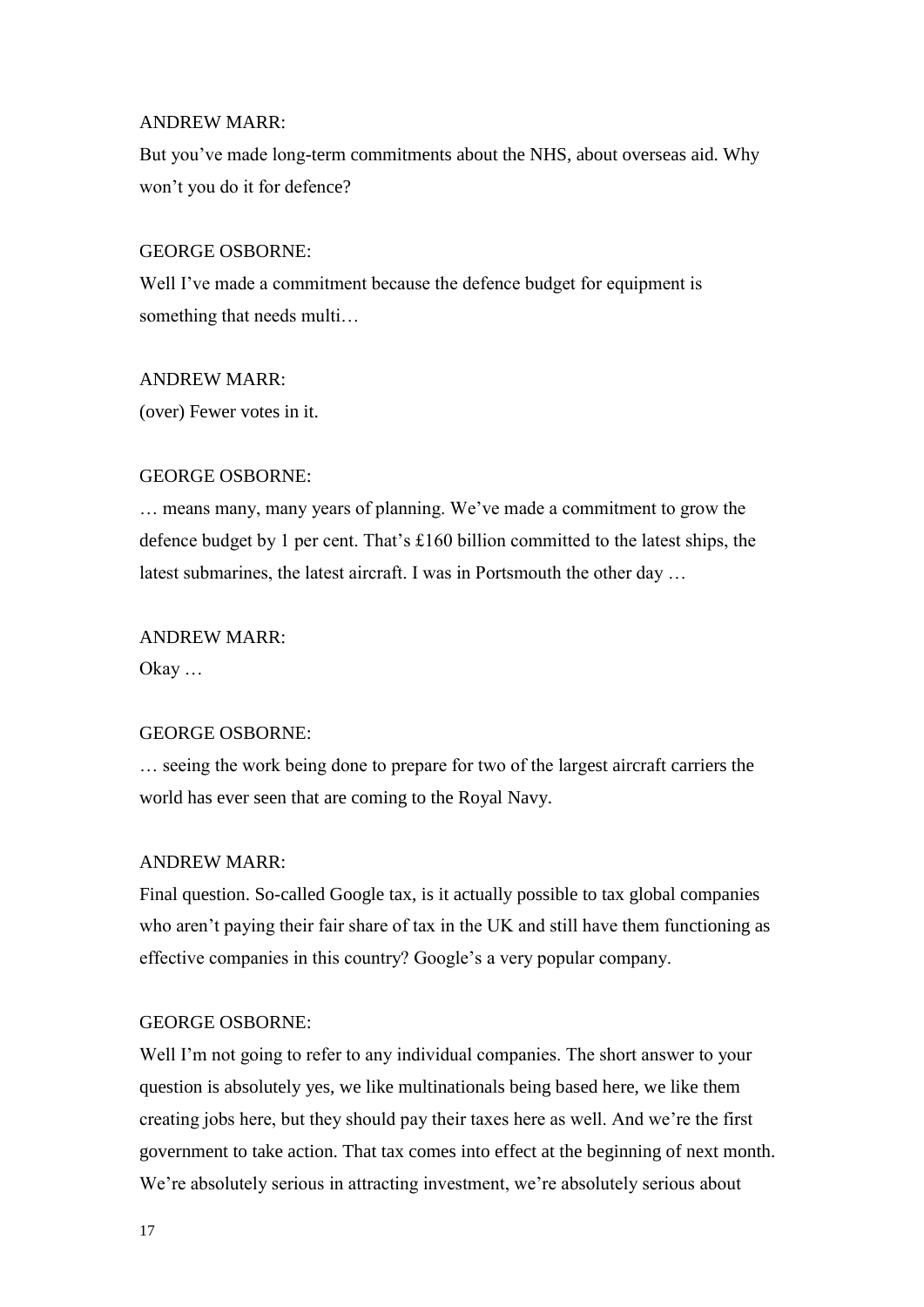people paying their fair share of tax.

ANDREW MARR: George Osborne, for now thank you very much indeed for joining us.

INTERVIEW ENDS

#### **SOFA CHAT WITH GEORGE OSBORNE AND ED BALLS**

#### **ANDREW MARR:**

**The Chancellor is still with me and we're joined once again by his would-be nemesis Ed Balls. Welcome back to you both. Now one of the things that happened at the last election, we've had a long and very, very boring discussion about whether or not there'd be leader interviews, but the last General Election you debated with Alistair Darling and Nick Clegg. Would you do the same thing again with Ed Balls this time round?**

#### **GEORGE OSBORNE:**

**Well I'm sure they'll have a debate of the various finance spokesmen of the different parties - we had one at the last election – but I think it's sensible to let the broadcasters and the party leaders work out their plan and then we'll work out our plans. But I'm looking forward to it, Ed.**

#### **ANDREW MARR:**

**Ed, are you keen on this debate happening?**

# **ED BALLS:**

**Of course and in fact I'd like to go further. George and I don't need the broadcasters to sort these things out. George is not a coward. David Cameron doesn't want a head to head with Ed Miliband, but I'm very happy – I will have a head to head debate, just the two of us, the two potential chancellors during the election campaign, and you can say now are you up for it?**

#### **GEORGE OSBORNE:**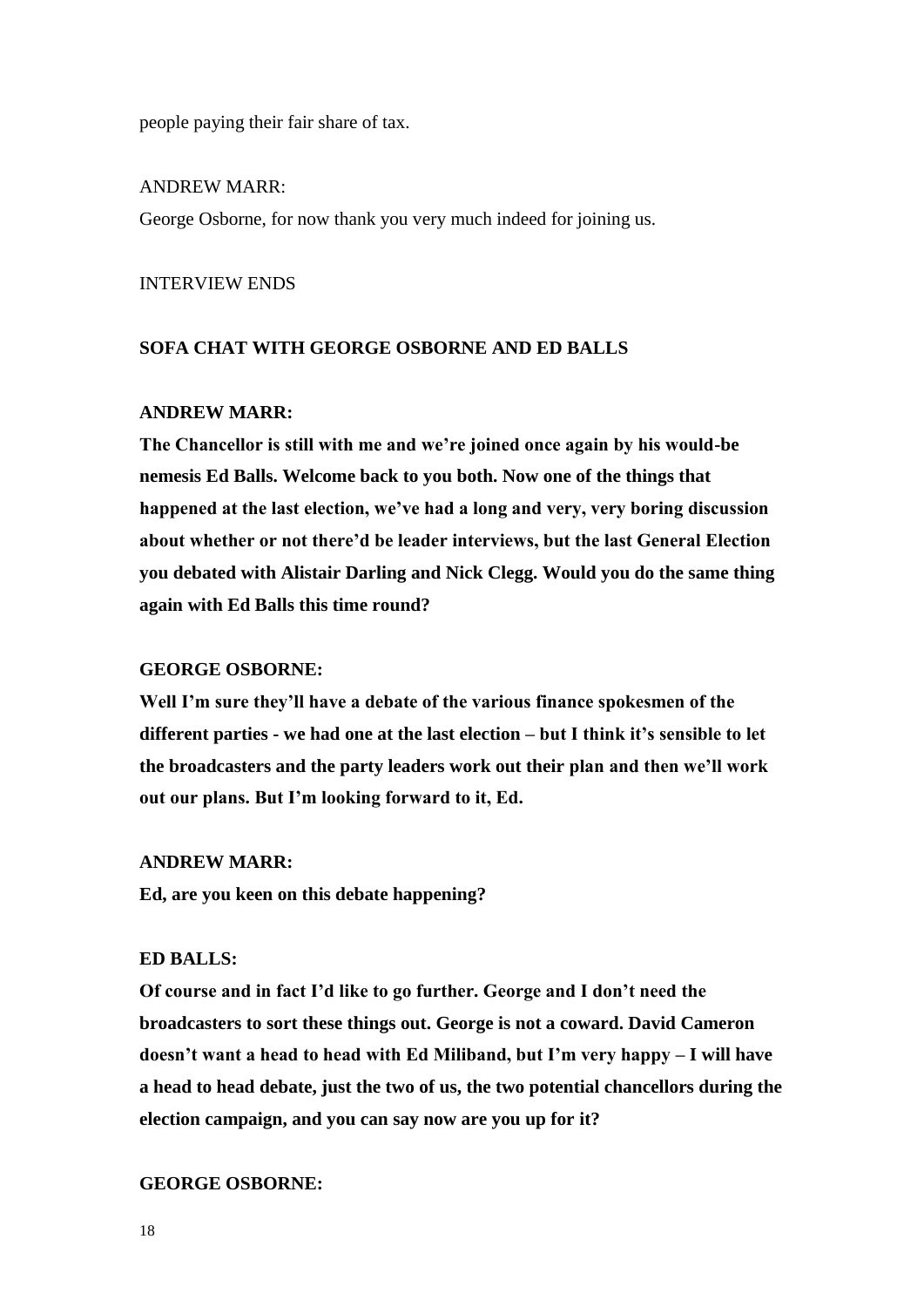**Well, as I say, I'm happy to have these …**

**ED BALLS: We can chat it out.**

**GEORGE OSBORNE:**

**… chancellors' debates as we did in the last election.**

**ED BALLS: Come on George, let's go for it.**

**GEORGE OSBORNE: Well I'm happy to meet you in a debate.**

**ED BALLS: We should shake on it and go for it one to one, one to one.**

**GEORGE OSBORNE: Ed, I'm not going to … I'm happy …**

**ED BALLS:**

**One to one.**

#### **GEORGE OSBORNE:**

**Well we're going to see who else wants to be a part of that.**

**ED BALLS: (over) One to one?**

# **GEORGE OSBORNE:**

**I've got a very effective chief secretary who I think would also want to be part of that debate.**

**ANDREW MARR:**